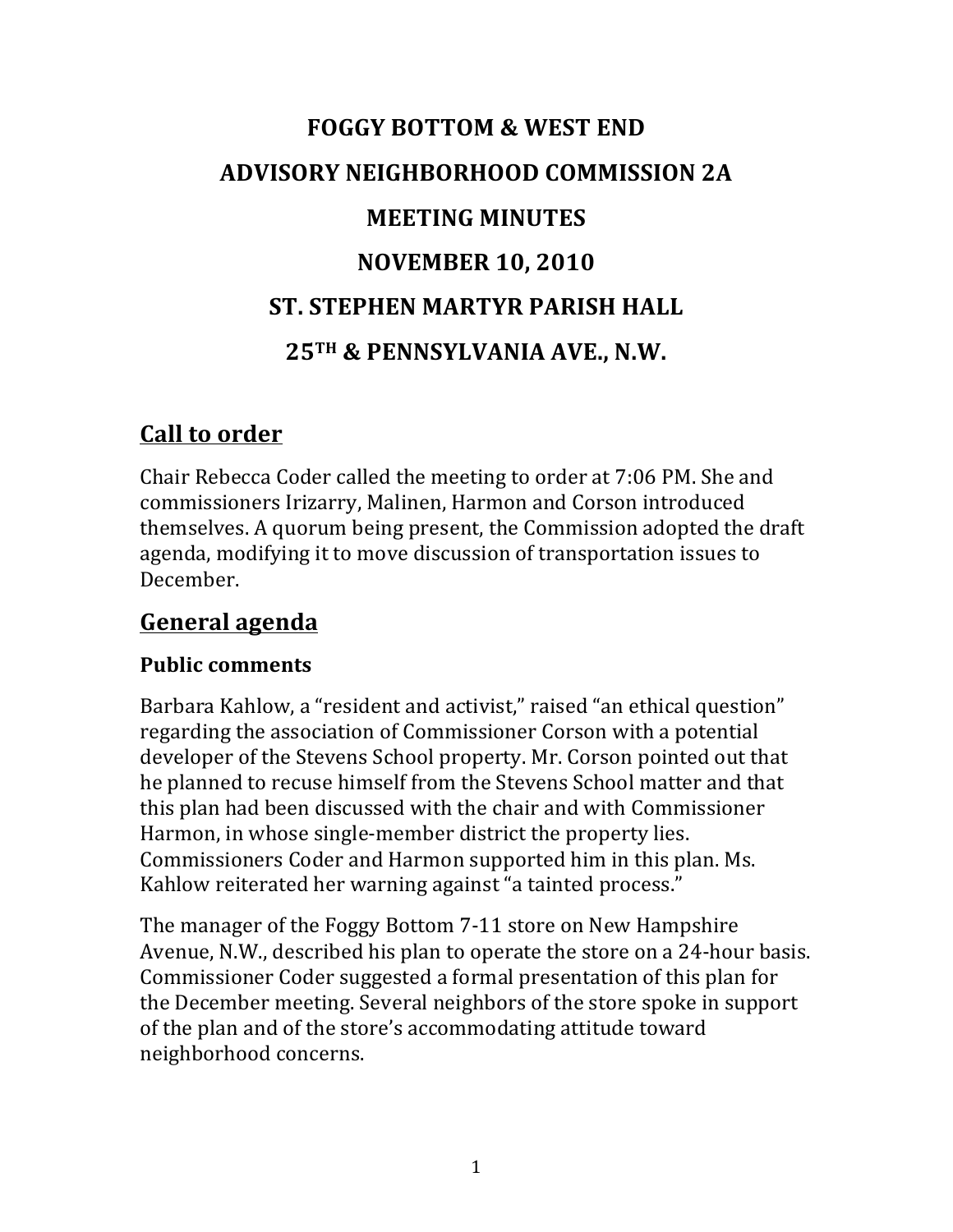Elizabeth Elliott reported concerns about construction noise related to the hotel development in east Foggy Bottom, surrounding by residences and student housing. Commissioner Coder invited more specific information for possible inclusion in a letter to the appropriate agency.

## **Safety report**

Commissioners Coder and Corson reported on their meeting with Commander Klein of the Metropolitan Police Department 2<sup>nd</sup> District, where they were reassured that the sexual assault reported in the neighborhood last month is not the work of a "sexual predator." Sgt. Donald M. Phillips of the MPD stated that he was not permitted to discuss the case further as it is still under investigation. Crime in general is down in Public Safety Area 207, Sgt. Phillips reported, but noted that the main incitement to crime in the area was "unattended property," especially in parked cars, and to inattentive pedestrians whose absorption in cell phone conversations or music-listening devices made them liable to become "a walking statistic." He explained the division of responsibility among different units of the MPD and promised to pass along complaints about excessive speeding on Pennsylvania Avenue, N.W., to the traffic division that has jurisdiction. Audience comments concerned vandalism in the 1000 block of  $22<sup>nd</sup>$  St.., N.W., and in the alley paralleling this street between K and L streets. Complaints were voiced about thefts in the nearby PMI parking garage and about the timing of the pedestrian lights around Washington Circle. Commissioner Coder recommended the ANC send a letter to DDOT regarding the timing of the pedestrian lights. Commissioner Irizarry recommended a DDOT safety audit such as has been used successfully on Virginia Avenue, N.W.

## **Informational presentations**

## **GWU Hospital**

Commissioner Coder, in introducing Kimberly Russo, Chief Operating Officer of George Washington University Hospital, referenced information provided by the GWU office of Community Relations and distributed to commissioners via e-mail. This information sets forth the calendar for formal presentations to the Commission of university second stage planned unit development projects for Square 103 at the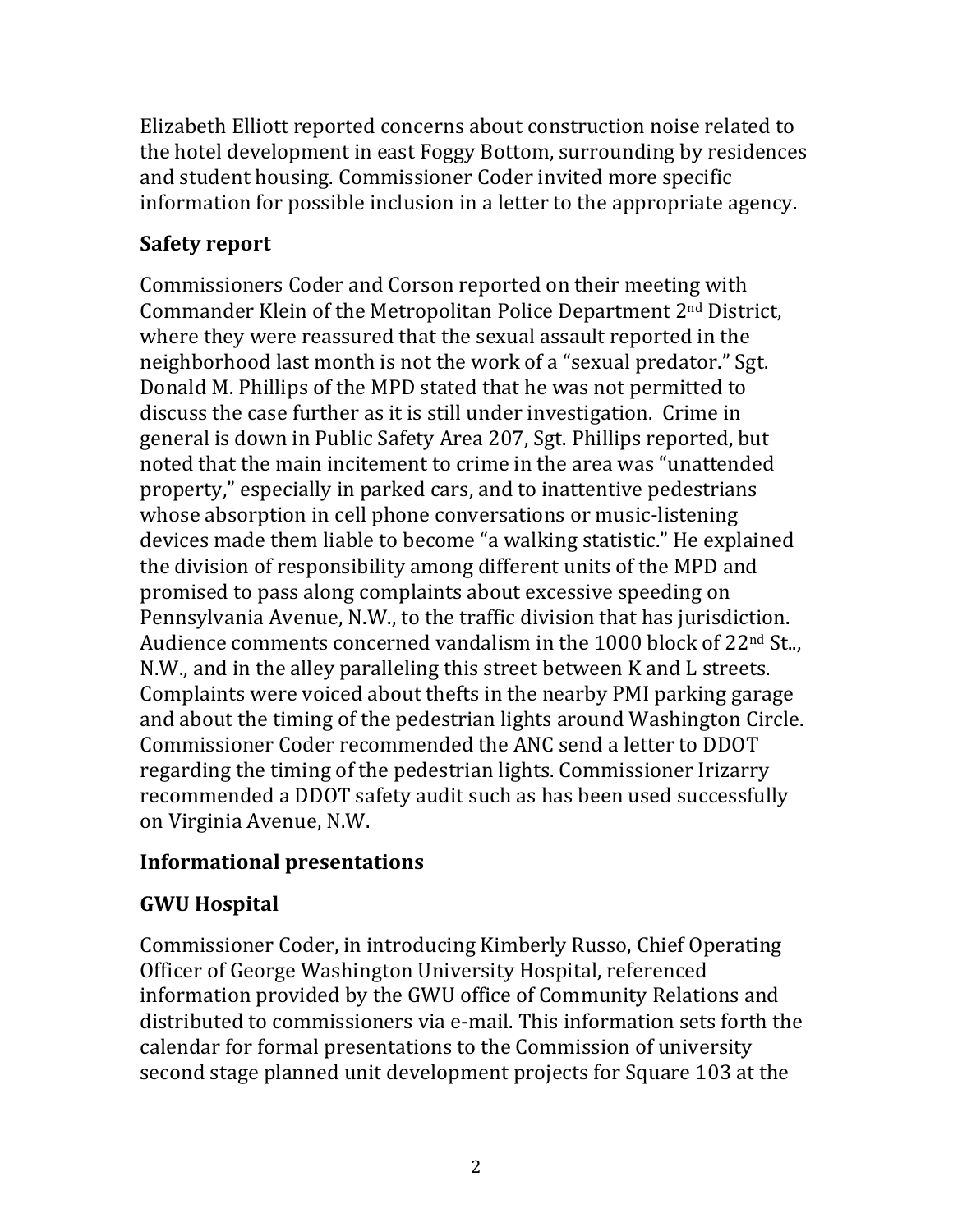December 15, 2010 meeting, Square 39 in February 2011 and Square 55 in March 2011.

Ms. Russo introduced members of the Radiation Oncology Department at GWU Hospital and distributed information on the department's planned move from 2300 K St., N.W., in a building soon to be torn down, to an expanded facility in leased commercial space at  $1250$   $23<sup>rd</sup>$  St., N.W. Discussion focused on the volume of the new space and new equipment to be housed there, parking capacity and on anticipated growth in the number of patients seeking treatment in the new space. In response to audience questions, Ms. Russo and her colleagues described that a "very" conservative" 3 % growth was anticipated over the next ten years and that growth in the number of cancer patients would be balanced by a " downward" trend in the proportion of patients using radiation as opposed to other therapies.

In response to a question from Commissioner Malinen, Ms. Russo stated that GWU Hospital is not subject to the university's campus plan and is a separate entity owned by UHS in which the university holds only a 20% ownership share. Ms. Russo asked for a letter stating that the Commission had no objection to the radiation oncology move, which the Commission voted to provide, predicated that the parking issues raised be addressed.

## **Stevens School**

Commissioner Corson recused himself from the following discussion.

In introducing this subject, Commissioner Coder noted that many neighbors had learned of the Stevens School issue from a *Washington Post* article of November 6, 2010 (reproduced in these minutes as Appendix 1) and that the Commission had been informed shortly before that the Deputy Mayor for Planning and Economic Development (DMPED) planned to hold a hearing on the disposition of the Stevens School property on December 1 and had invited new proposals from developers who had expressed an interest in the property two years ago. Discussion focused on a recapitulation of DMPED's handling of the disposition and redevelopment process during the past two years, which all commissioners and most other speakers regarded as flawed, and on the timing of these latest developments. Extended discussion focused on the educational potential of the property and on the value of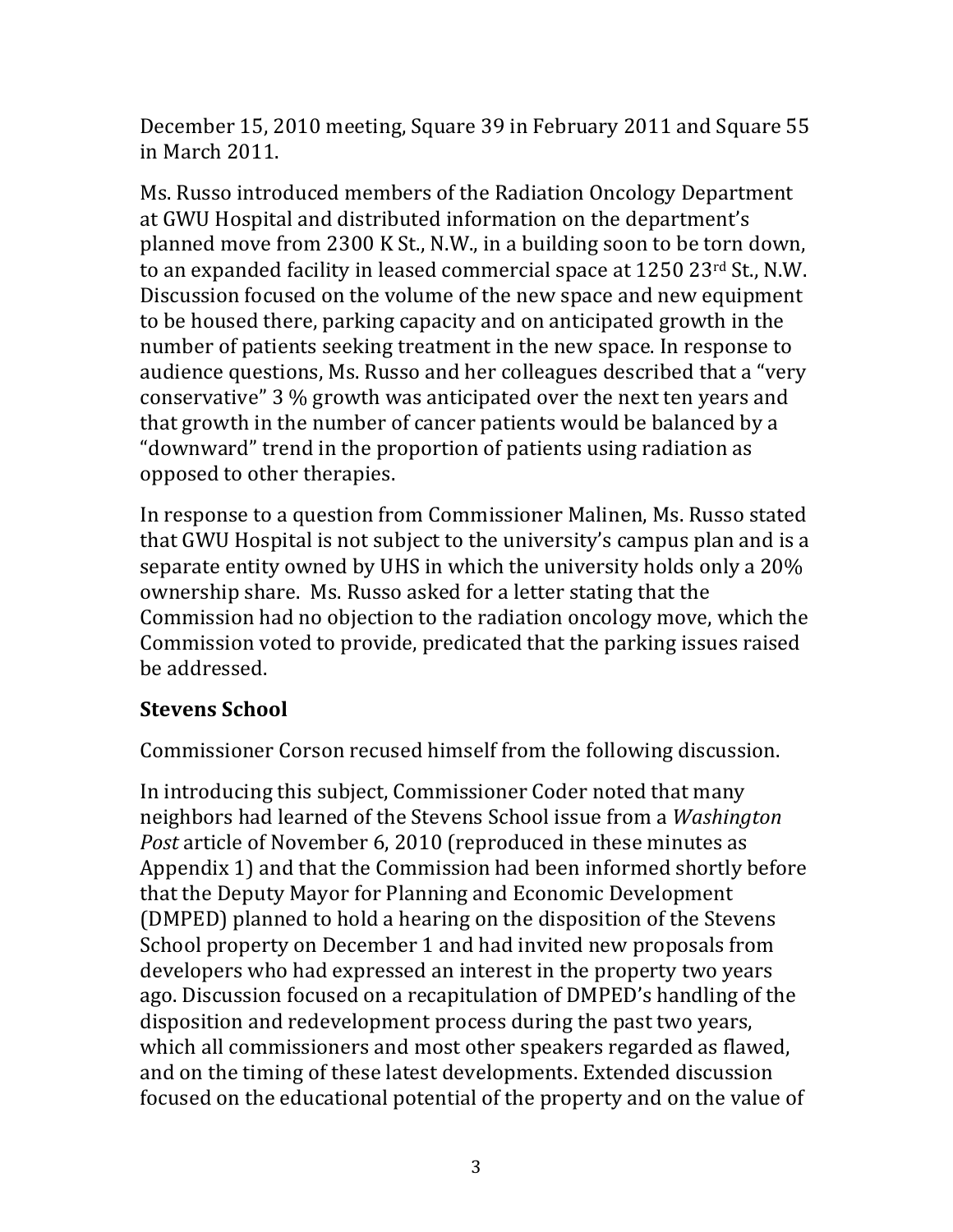schools to the future growth of population and the tax base in the West End. A parent from the School Without Walls and persons familiar with the growing reputation of the Francis/Stevens program urged careful consideration of Stevens School's educational potential. Mary Lord, a member of the District of Columbia Board of Education, applauded the Commission's stand in opposition to the early DMPED actions and noted the opportunity for educational consortia and other innovations in Foggy Bottom and the West End. Other speakers spoke in similar terms.

Commissioner Harmon having circulated a draft resolution to commissioners, Commissioner Coder read the draft resolution aloud. Commissioner Irizarry offered a friendly amendment, which was accepted. The resolution was then adopted by a vote of 5 in favor, none opposed. A copy of the resolution is included in these minutes as Appendix 2.

Planned presentations on Circulator bus service and WMATA's plans for the Foggy Bottom metro station were postponed until the December meeting. 

## **Regulatory agenda**

## **ABRA**

The Rookery (ABRA-078057; class CT 01). Commissioner Coder recapitulated the history of this license. In June 2009, a police representative spoke to the problems here with loud music and other disturbances. The residential character of surrounding property has increased with the completion of 2501 Pennsylvania. Residents of Windsor Court and of the Westbridge elaborated on the problems, citing their experiences with noise, blocked alleys and unresponsive police who are hamstrung by procedural issues. Commissioner Corson called this "one of the most problematic properties in our area." He moved to protest the renewal of this license on the basis of the threat to the peace, order and quiet of the neighborhood, parking and fire code violations and on its negative impact on property values. The motion passed by a vote of 6-0. A copy of the letter of protest is included as Appendix 3 to these minutes.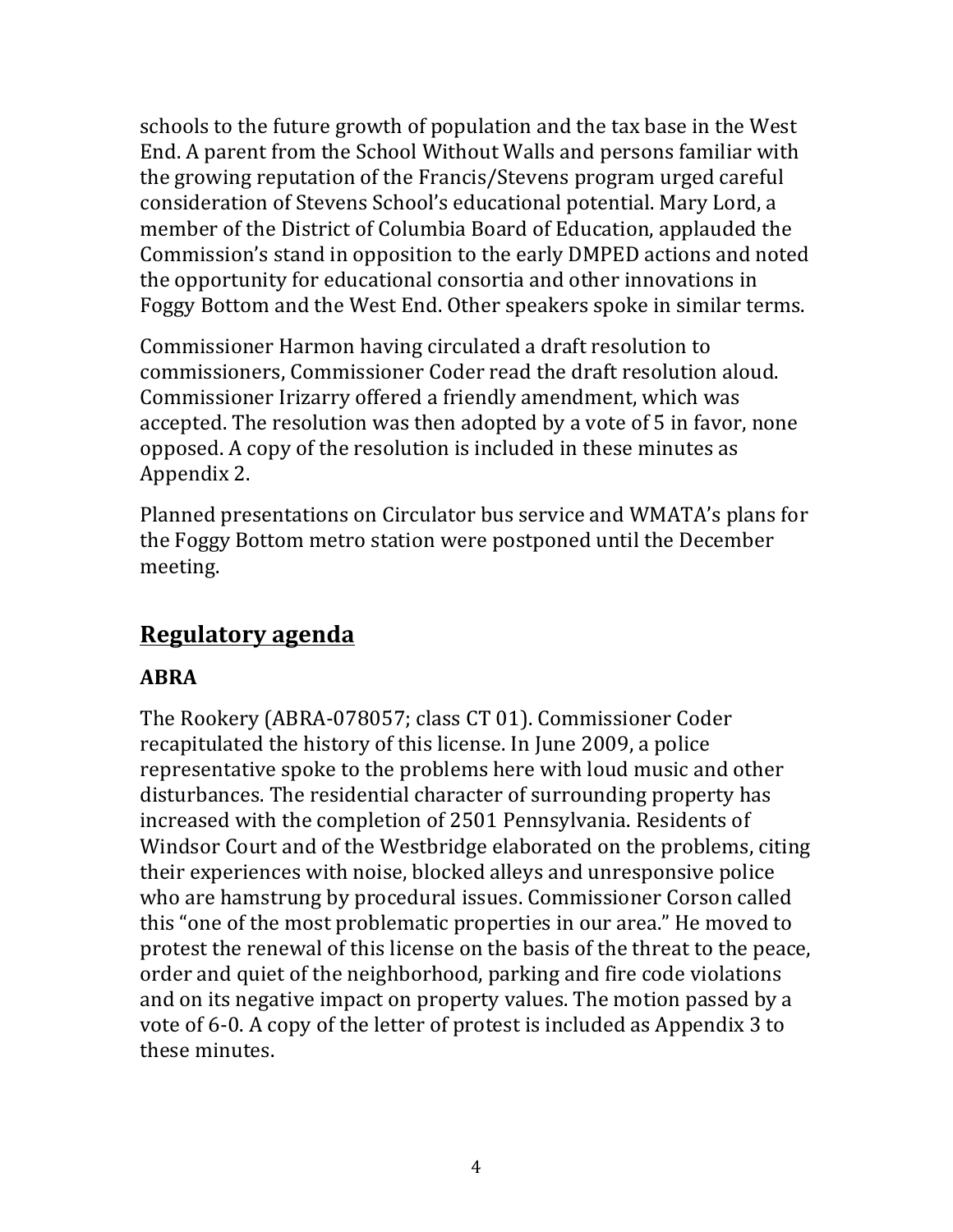No action was taken on the license renewal application of the  $51$ <sup>st</sup> State Tavern or on the substantial change requested by Froggy Bottom Pub in its license. However, Commissioner Coder directed the executive director to write to the former applicant, inquiring as to whether the banners that routinely hang from the railing that encloses  $51<sup>st</sup>$  State's outdoor seating area are compliant with regulations governing signage and on the use of public space.

Commissioner Coder reported briefly on the status of ongoing negotiations regarding Walgreen's liquor license application. She also reported that the management of the Shadow Room, whose liquor license renewal is currently under protest by the Commission, had requested an appearance before the Commission but then had withdrawn the request.

## **Administration and Committee Reports**

The executive director reported that there are no precedents for ANCs development of a records retention schedule but that the Commission is governed by District of Columbia schedules generally and by the general rule that the Commission is responsible for retaining only records that it has created, though other records may be retained for convenience or reference. He will continue to seek guidance from the DC archivist's office.

On motion of Commissioner Coder, the minutes for October 13, 2010, as amended by Commissioner Malinen, were approved by a vote of 6-0.

On motion of Commissioner Harmon, the agenda was amended to include the matter of nominating a candidate for the Cafritz award for exemplary service by a District of Columbia employee.

Commissioner Harmon then moved the nomination of Gottlieb Simon of OANC, which passed by a vote of 6-0. Commissioner Irizarry suggested inviting support from ANC's 2B and 2C for this nomination.

The December 15 meeting was scheduled to begin at 6:30 PM at the West End Neighborhood Library.

There being no further business, the Commission adjourned at 9:21 PM.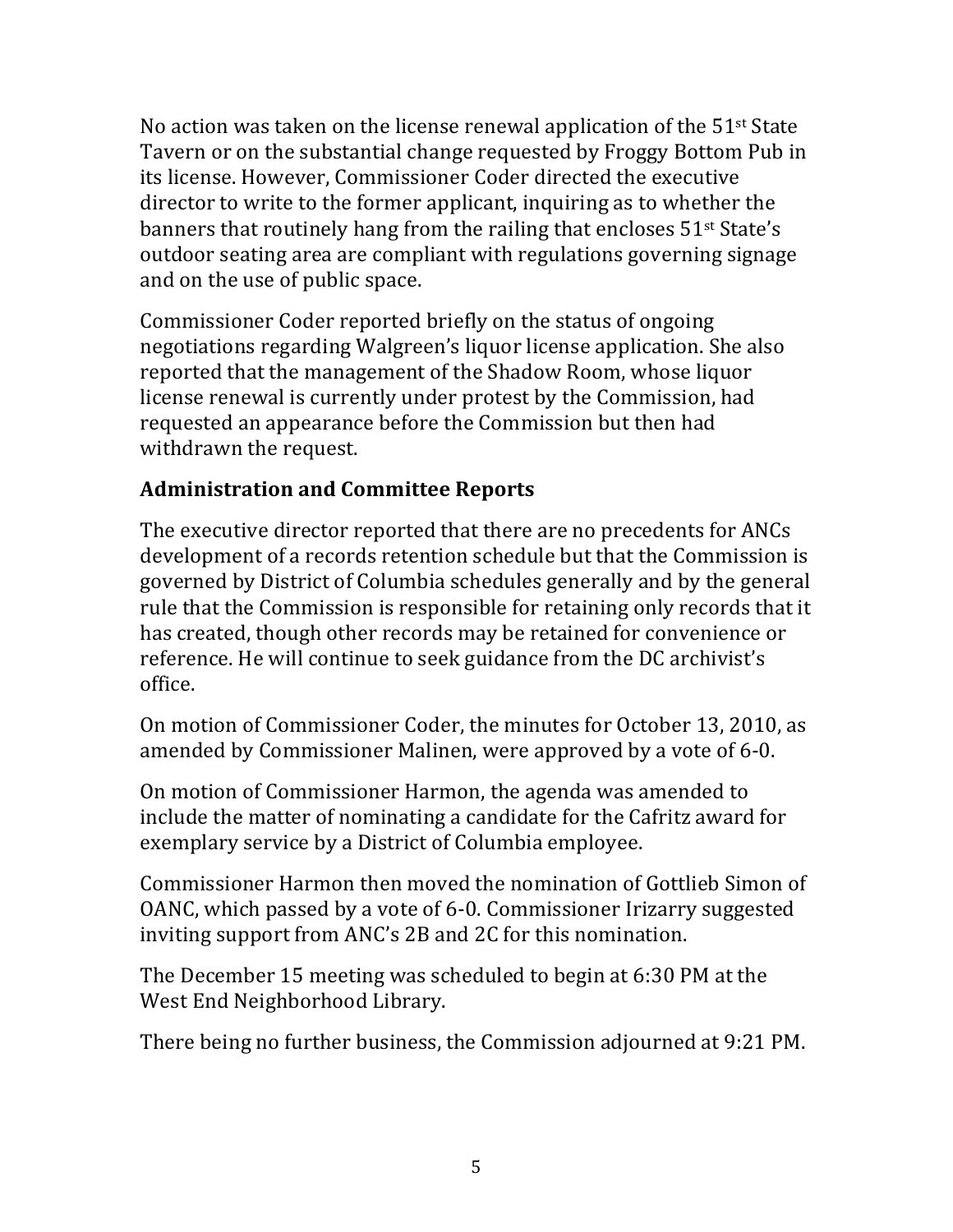# Appendix I

[This is a clipping from the Washington Post and was added manually to the version submitted for adoption on January 19.}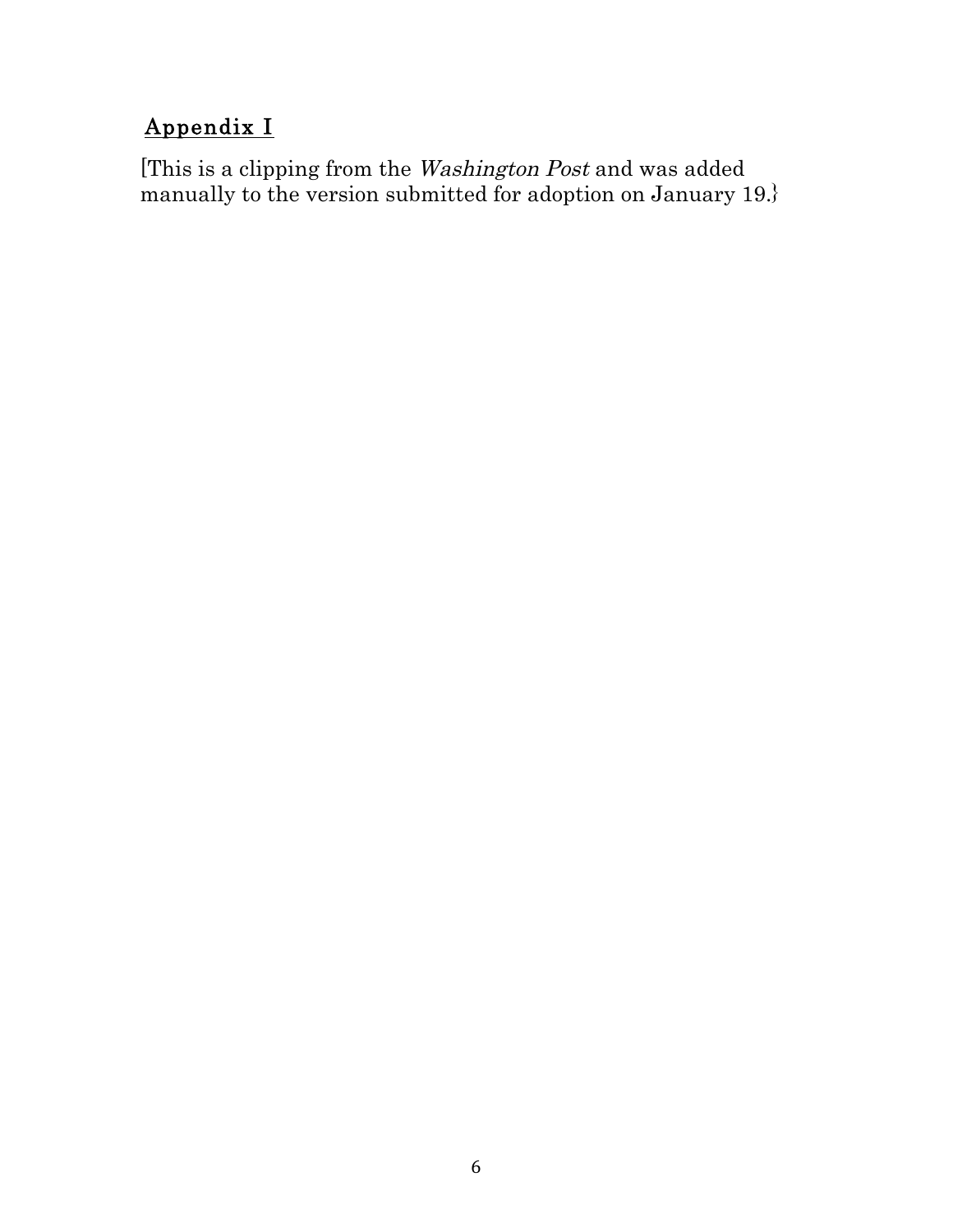#### Appendix 2

## **Foggy Bottom and West End Advisory Neighborhood Commission (ANC -2A)**

**c/o West End Branch Library 725 24th Street, NW Washington, DC 20037 (202) 386-6207**

The Honorable Valerie Santos Deputy Mayor for Planning and Economic Development John A. Wilson Building 1350 Pennsylvania Avenue, N.W., Suite 317 Washington, D.C. 20004

November 11, 2010

RE: Proposed Re-use or Development of Stevens Elementary School Building

Dear Ms. Santos:

At its properly called regular meeting on Wednesday, November 10, 2010, the Foggy Bottom and West End Advisory Neighborhood Commission (ANC 2A) considered the matter of the proposed re-use or development of Stevens Elementary School, located at 1050 21st Street, NW, Washington, DC 20036.

With five of the six Commissioners present, a quorum at a duly called public meeting, the following resolution was unanimously approved by ANC 2A, by a vote of  $5-0<sup>1</sup>$  regarding the development of Stevens School:

WHEREAS the commissioners of Advisory Neighborhood Commission 2A ("Commission" or "ANC 2A"), serving Foggy Bottom and the West End are and have always been convinced of the historical importance of the buildings on this site, viewing Stevens' heritage as unique, given its establishment in 1868 and original purpose as the first school for children of freed slaves in Washington, D.C.;

WHEREAS the Office of the Deputy Mayor for Planning and Economic Development (DMPED) failed to consider four bids by charter schools for use of the Stevens School in accordance with The School Reform Act of 1995, which provides a preference for charter schools to obtain surplus property, and Public Law 108-335, Section  $342(c)$ ;

<sup>&</sup>lt;sup>1</sup> Commissioner Asher Corson recused himself from this matter.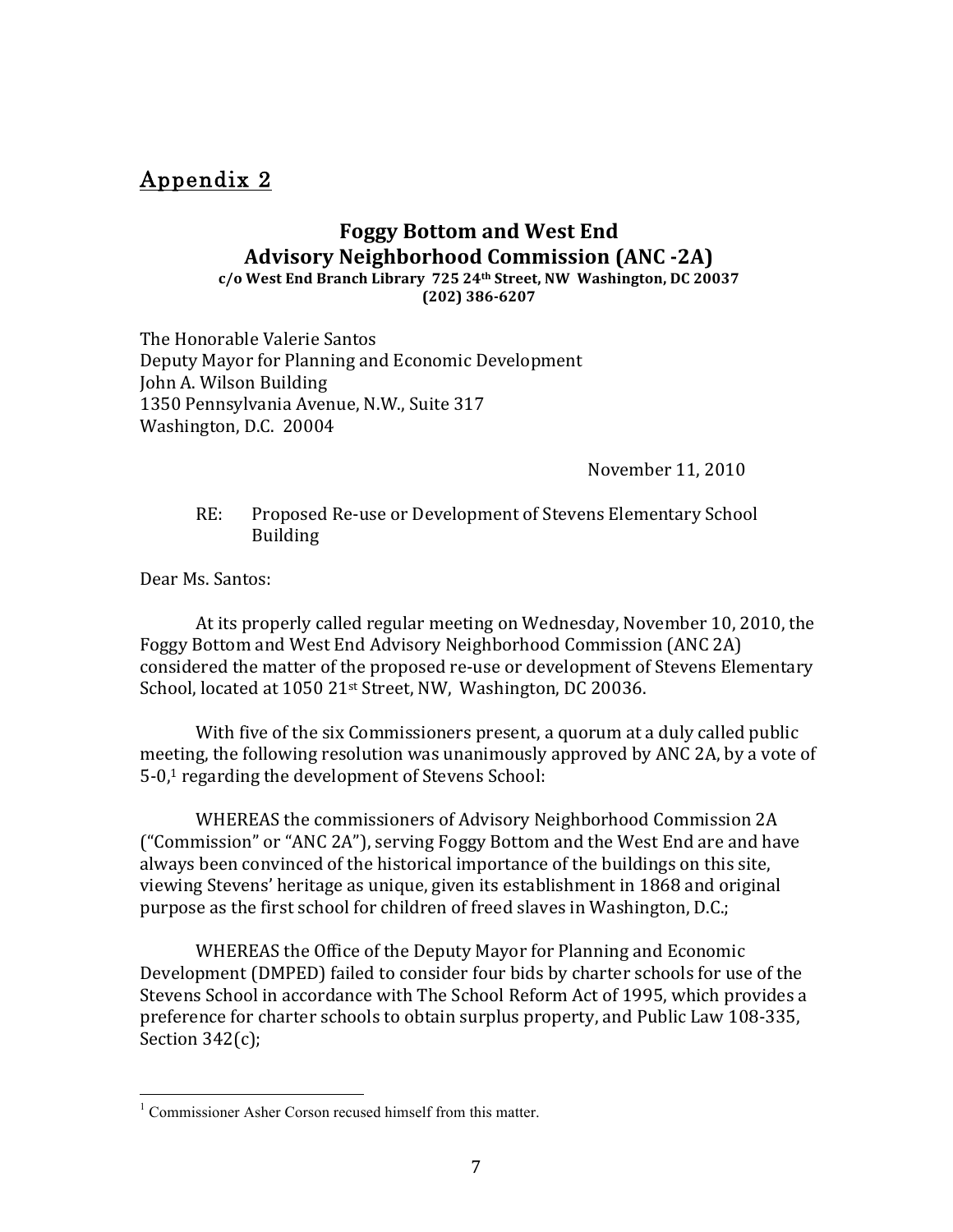WHEREAS DMPED subsequently solicited for bids from private developers, received nine bids for development of the Stevens School, and before consideration of these nine proposals by ANC 2A, through a non-transparent process, DMPED then narrowed its selection to three finalists without notice or explanation to the community; 

WHEREAS DMPED then narrowed the selection from the three finalists and awarded selection of development of the Stevens School to Equity Residential, Incorporated ("EQR"), an apartment building development option unanimously opposed by ANC 2A;

WHEREAS after eighteen months of overwhelming community opposition to EQR, DMPED recently announced it would cancel plans to turn Stevens School into the apartment building proposed to be developed by EQR;

WHEREAS DMPED has recently asked six of the nine original developers that originally made proposals to submit final offers for the development of Stevens School by the end of November 2010;

WHEREAS DMPED has not specified how it selected these six proposals it is currently considering for development of the Stevens School;

WHEREAS on November 1, 2010, DMPED issued a notice for a surplus hearing to be held on December 1, 2010 regarding the Stevens School, so, according to news reports, that DMPED can recommend award of the property to a particular developer, prior to the departure of the Fenty administration, and then have the property declared surplus afterwards.

WHEREAS ANC2A and community members have not had an opportunity to review the current proposals that DMPED is considering for redevelopment of the Stevens School:

BE IT RESOLVED, therefore, that ANC 2A strongly requests that DMPED cancel the  $12/1/2010$  surplus hearing on Stevens and restart the process under which the Stevens School is considered for re-use or development under incoming Mayor Vincent Gray.

BE IT FURTHER RESOLVED, therefore, that incoming Mayor Gray should make the future of Stevens School a model project for re-use or development, in a manner that follows existing law, and by engaging the community and the ANC 2A fully in a transparent process that allows for the opportunity for a thoughtful and open discussion to take place.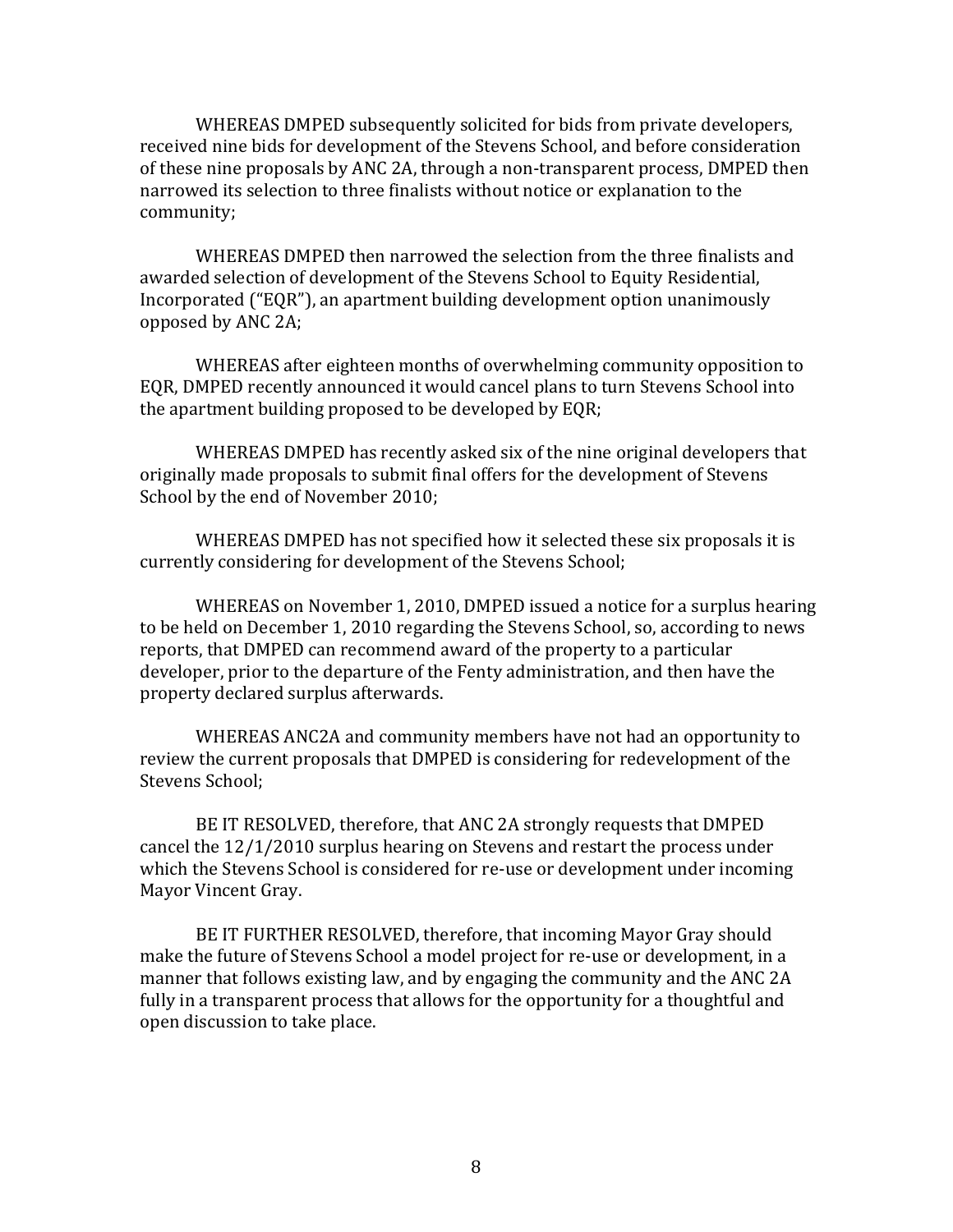#### ON BEHALF OF THE COMMISSION.

Sincerely yours,

Rebecca Coder Chairman, ANC 2A

cc: The Honorable Adrian Fenty, Mayor The Honorable Vincent Gray, Mayor-Elect Jack Evans, Council member